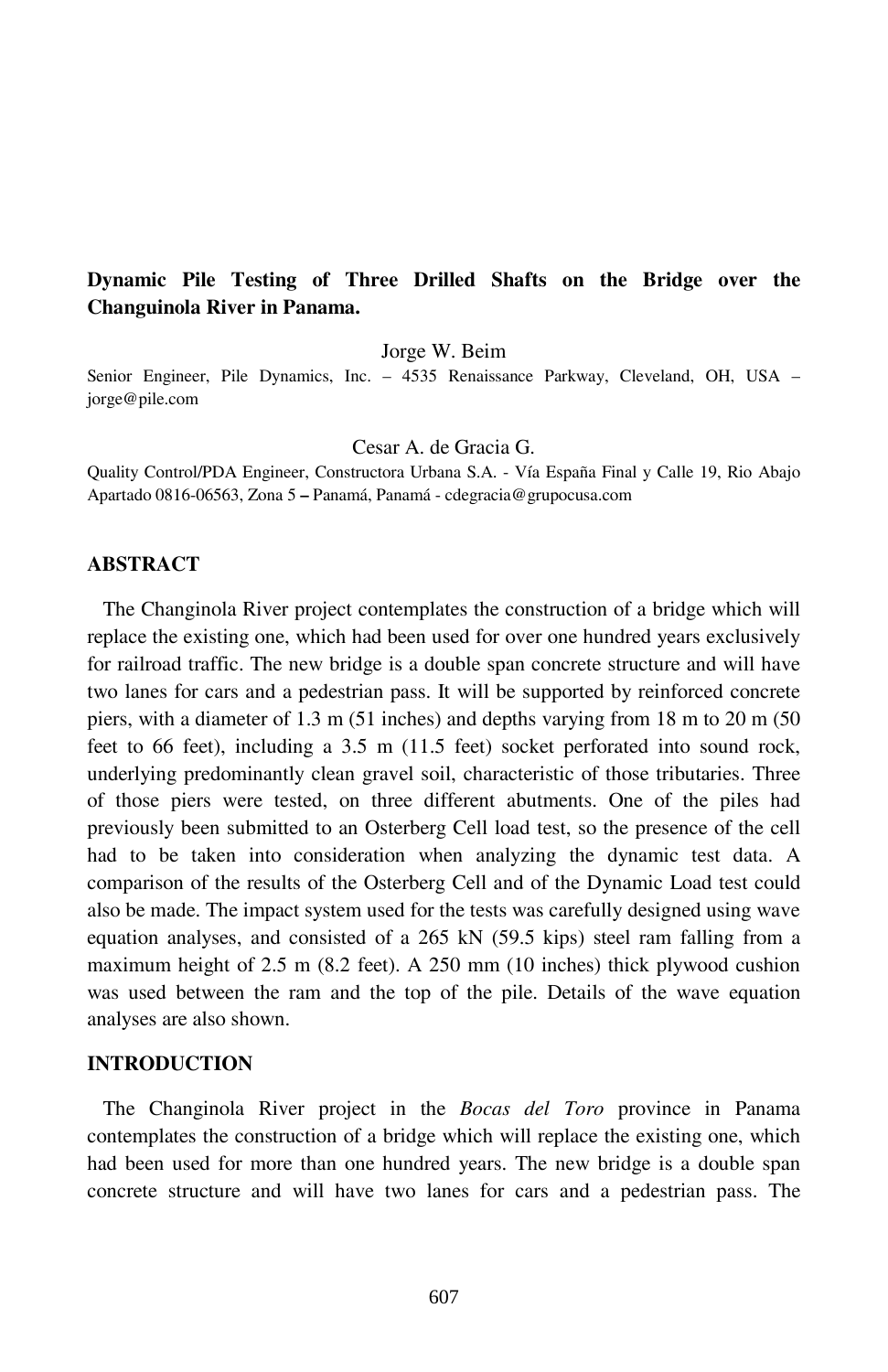foundation design calls for piers made of reinforced concrete with a nominal strength of at least 30 MPa (4.3 ksi), with a diameter of 1.3 m (51 inches) and depths varying from 18 m to 20 m (50 feet to 66 feet), including a 3.5 m (11.5 feet) socket drilled into sound rock, underlying predominantly clean gravel soil.

 Three piles were selected for dynamic testing. Two of them were production piles which were later used in the structure (E-4-5 and E-3-14), and one was a test pile which had previously been subjected to an Osterberg Cell test (E-2-P).

The testing process consisted of four main phases:

- 1. Wave equation analyses were made using predicted and recommended soil parameters based on the available soil information. These analyses were made for determining the ram mass and drop height, so that a set of at least 2.5 mm (0.1 inch) was reached to insure full soil resistance mobilization, while making sure that the stresses along the pile were kept at a safe level. Since pile E-2-P had the Osterberg Cell installed approximately 3.5 m (11.5 feet) from the pile toe, a special wave equation analysis had to be made in this case, in order to take into account both the non-uniform pile characteristics and the reduced skin friction in the region of the cell.
- 2. A hammer system was specially constructed for the test, based on the results of the wave equation analyses.
- 3. The piles were cast with a specially reinforced extension to allow the installation of the gages. After the sensors were installed, a test sequence consisting of blows with increasing drop heights was applied.
- 4. The data from the blow corresponding to the maximum mobilized capacity was analyzed with the CAPWAP® program to confirm the results obtained in the field with the CASE method, and also to obtain the resistance distribution and other soil parameters. A non-uniform model was used for pile E-2-P, to take into account the presence of the Osterberg cell. The dynamic test results for this pile were compared with the results from the Osterberg cell.

A detailed explanation of each phase follows.

# **WAVE EQUATION ANALYSIS**

 Using wave equation analysis (Rausche et.al., 2004) it was possible to predict the pile set and stresses for blows of different ram weights using different drop heights. A simple drop hammer was simulated, with a ratio of kinetic to potential energy of 0.8. The driving system consisted only of a plywood cushion with the same cross-section area as the pile, placed between the ram and the top of the pile. The effect of changing the thickness of the plywood cushion was also investigated.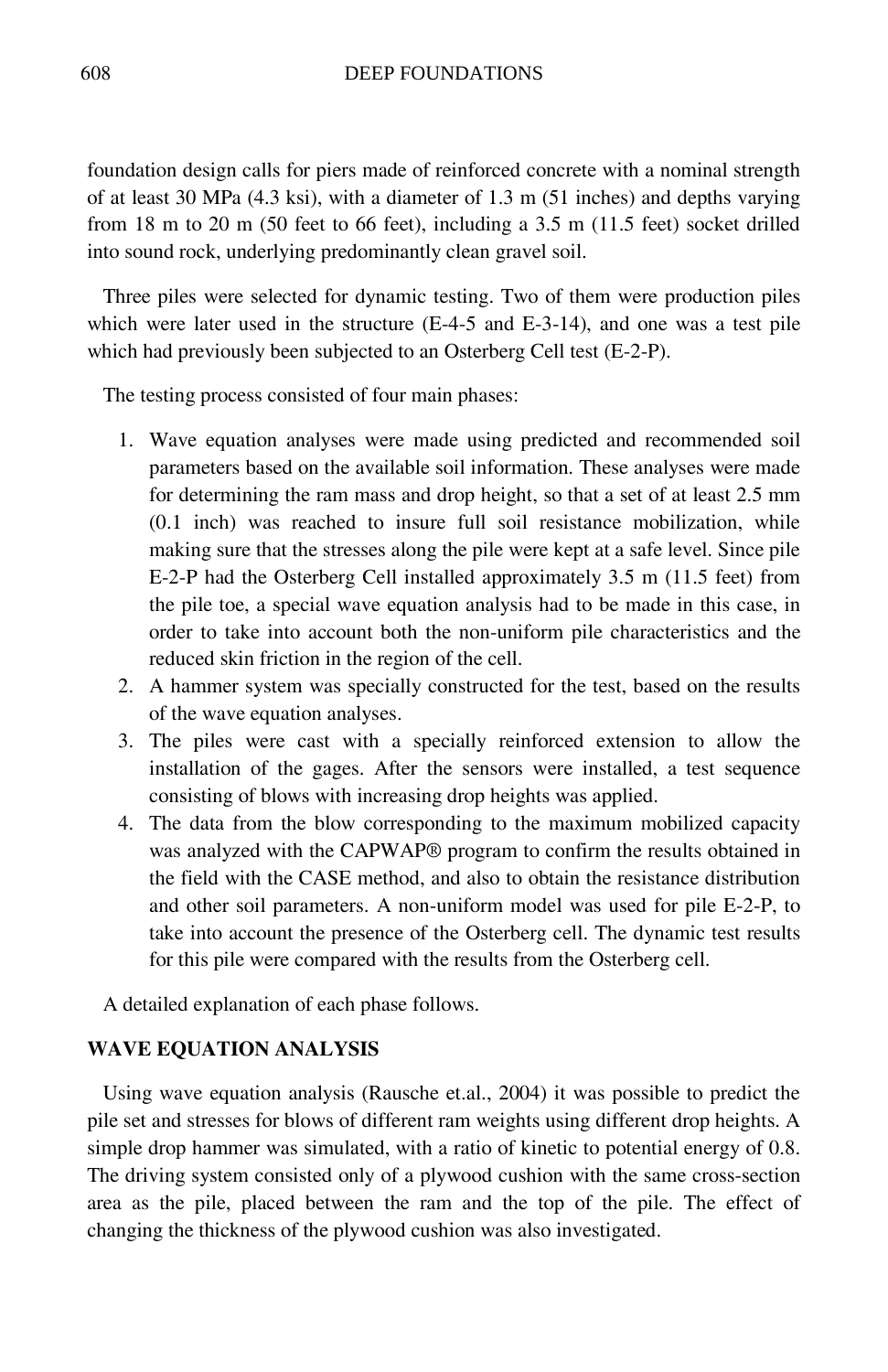For piles E-4-5 and E-3-14, a simplified soil model was deemed sufficient. This model represented the soil as having two layers, the upper one with a triangular distribution, and the lower layer with constant resistance with a value 76% higher than the maximum resistance of the overlaying layer. Figure 1 below shows a diagram of the pile, hammer and soil model used.



**Figure 1: Pile, hammer and soil model for the uniform piles** 

 An ultimate soil capacity of 14.7 MN (3300 kips) was used for the wave equation analyses. This is the specified capacity for pile E-3-14. The actual ultimate capacity for piles E-4-5 and E-2-P is 11.2 MN (2500 kips).

 A non-uniform model was used for pile E-2-P, to take into account the presence of the 0.3 m (12 inches) thick, 0.4 m (16 inches) diameter Osterberg cell, with a top and bottom steel plate of 0.96 m (37.8 inches) diameter and 0.05 m (2 inches) thickness. A more elaborate soil model was used in this case, consisting of an upper poorly graded gravel layer, 12.5 m (41 feet) thick, with an average SPT N Value of 24, overlying a 3.5 m (11.5 feet) thick rock layer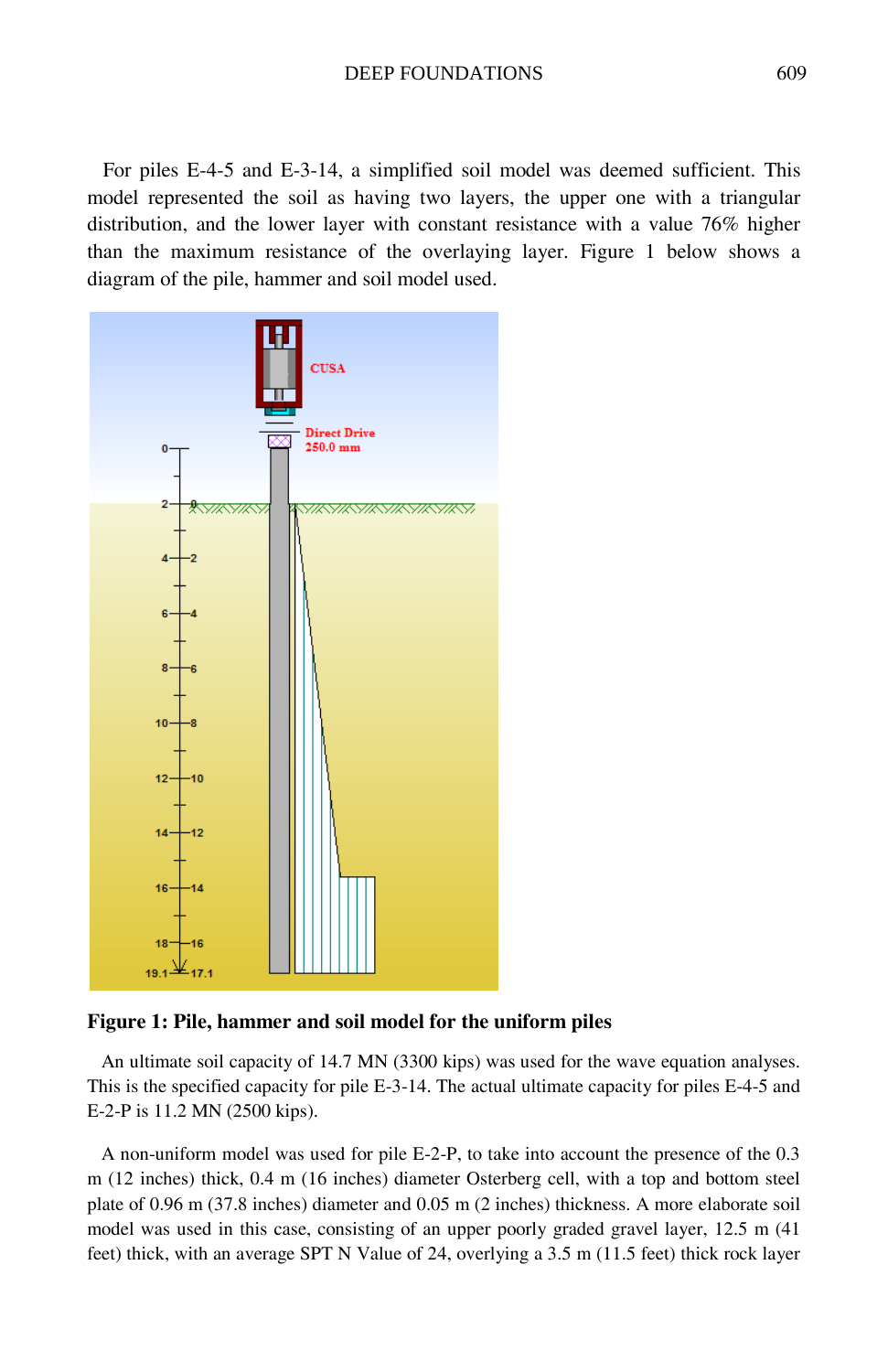with a unit skin friction of 294 kPa (6.1 ksf) and end bearing of 3285 kPa (68.6 ksf). Figure 2 below shows a diagram of the pile, hammer and soil model used.





 Using the models described above it was possible to simulate several ram weight/hammer cushion thickness combinations, until a configuration was found that would work best in all cases. This consisted of a 265 kN (59.5 kips) ram with a wooden cushion 250 mm (10 inches) thick. The simulations indicated that a drop height of up to 2.5 m (8.2 feet) could be used without risking damaging the piles. For an ultimate load of 14.7 MN (3300 kips) the predicted compressive stresses were always below 19.4 MPa (2.8 ksi), and the tension stresses were below 4.6 MPa (0.7 ksi). For that load and drop height, the predicted set for the uniform piles was 10.7 mm (0.4 inches) and for the pile with the Osterberg cell the analysis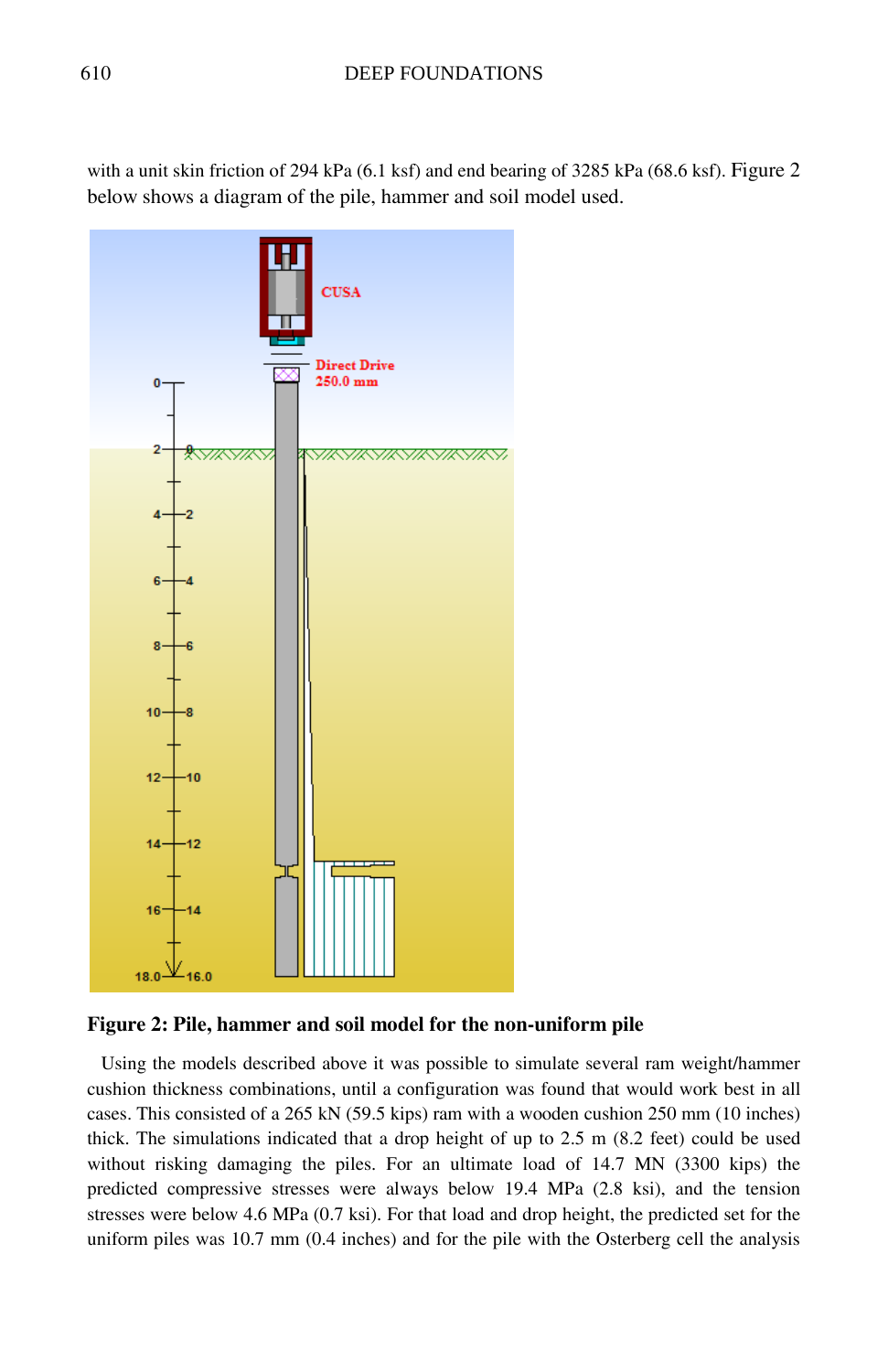predicted a set of 7.5 mm (0.3 inches). Those sets were above the minimum necessary to guarantee full mobilization of the soil resistance.

# **TEST PROCEDURE**

 A driving system was constructed, with a ram consisting of A-36 steel plates held together by #11 grade 60 steel bars, which totaled the necessary weight. A 60 tonne (590 kN – 132 kips) crane was used to lift the ram, which was guided by a steel frame surrounding the pile. Figures 3a and 3b below show the driving system used.



**Figure 3a and 3b: Driving systems used in the tests.** 

 The piles were constructed by excavating using a casing oscillator and a mechanical grab. Concrete was then poured after insertion of the reinforcing cage, while the casing was extracted using the oscillator as the concreting process progressed. The test piles had an extension sticking out of the ground, with special reinforcement in order to withstand the hammer blows. The sensors were installed on the smooth surface resulting from the extraction of the casing.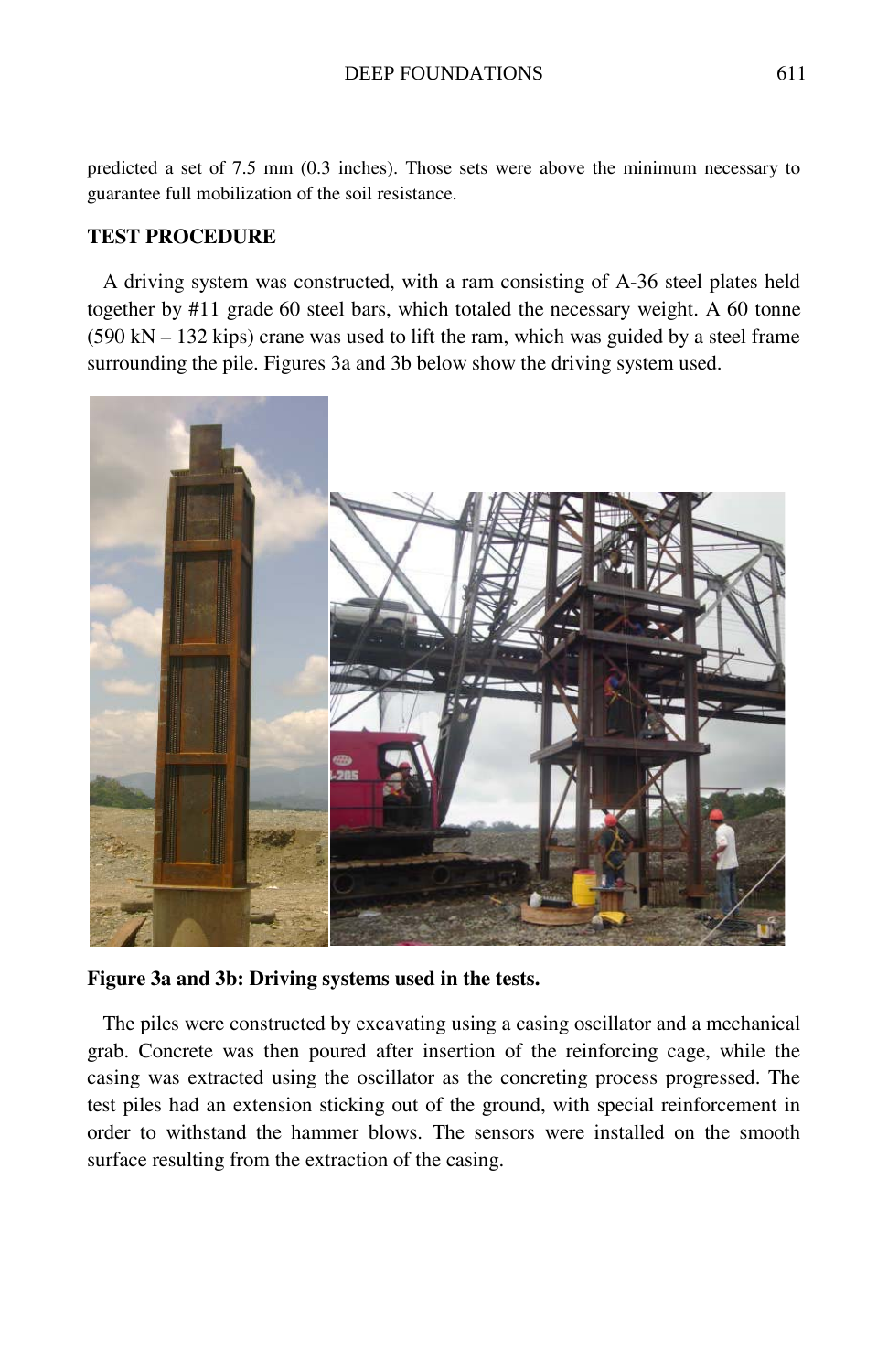# **DYNAMIC TEST RESULTS**

 The tests consisted of blows with increasing drop heights. The data from the sensors were sent to a Pile Driving Analyzer® (PDA), which processed and recorded the signals after each blow. The sets for each blow were measured by a laser beam placed a sufficient distance from the pile to reduce disturbance by soil vibrations. The signals from the blows corresponding to the maximum mobilized resistance (the last blows applied, in all three cases) were analyzed using the CAPWAP program (Likins et.al., 2000). This is a signal matching program (system identification analysis or reverse analysis), which allows the determination of the soil parameters from the inputs of the measured force and velocity signals and the geometry and stiffness of the pile.

Table 1 below summarizes the most important results.

| Pile     | Length Blow |               | Drop   |      |               | set/blow Max Transf'd CAPWAP results (MN) |     |       |
|----------|-------------|---------------|--------|------|---------------|-------------------------------------------|-----|-------|
|          | (m)         | nr            | height | (mm) | Energy $(kJ)$ | Skin                                      | Toe | Total |
| $E-4-5$  | 16.9        | 4             | 1.8    | 0.5  | 64.1          | 114                                       | 85  | 199   |
| $E-3-14$ | 21.4        | 3             | 1.9    | 0.1  | 54.1          | 88                                        | 7.0 | 15.8  |
| $E-2-P$  | 16.5        | $\mathcal{R}$ | 2.5    | 1.0  | 41.9          | 7.8                                       | 4.6 | 12.4  |
|          |             |               |        |      |               |                                           |     |       |

#### **Table 1: Dynamic test results**

#### **COMPARISON WITH OSTERBERG CELL RESULTS**

 Pile E-2-P had been previously tested using the Osterberg method. A detailed description of the Osterberg cell (O-cell) method (FHWA, 2006) is beyond the scope of this paper. In summary, the two O-cells were pressurized in 21 loading increments, holding each load increment constant for eight minutes, to 72.39 MPa (10,500 psi). This resulted in a bi-directional gross O-cell load of 13.10 MN (3000 kips). The loading was stopped after the  $21<sup>st</sup>$  increment because the anticipated ultimate loads had already been exceeded and the nominal O-cell capacity had been reached. The maximum upward applied net load (gross O-cell load minus the buoyant weight of the pile above the cell) to the upper side shear was 12.71 MN (2800 kips). At this loading the upward movement of the O-cell assembly was 5.36 mm (0.2 inches). The maximum O-cell load applied to the combined end bearing and lower side shear was 13.10 MN (3000 kips). At this loading the average downward movement of the O-cell assembly was 11.71 mm (0.46 inch).

 The results of an O-cell test can be used to estimate the top-loaded load-settlement curve. Based on this curve it was possible to estimate a settlement of 2.8 mm (0.11 inches) for a top loading of 7.4 MN (1660 kips - roughly equivalent to the maximum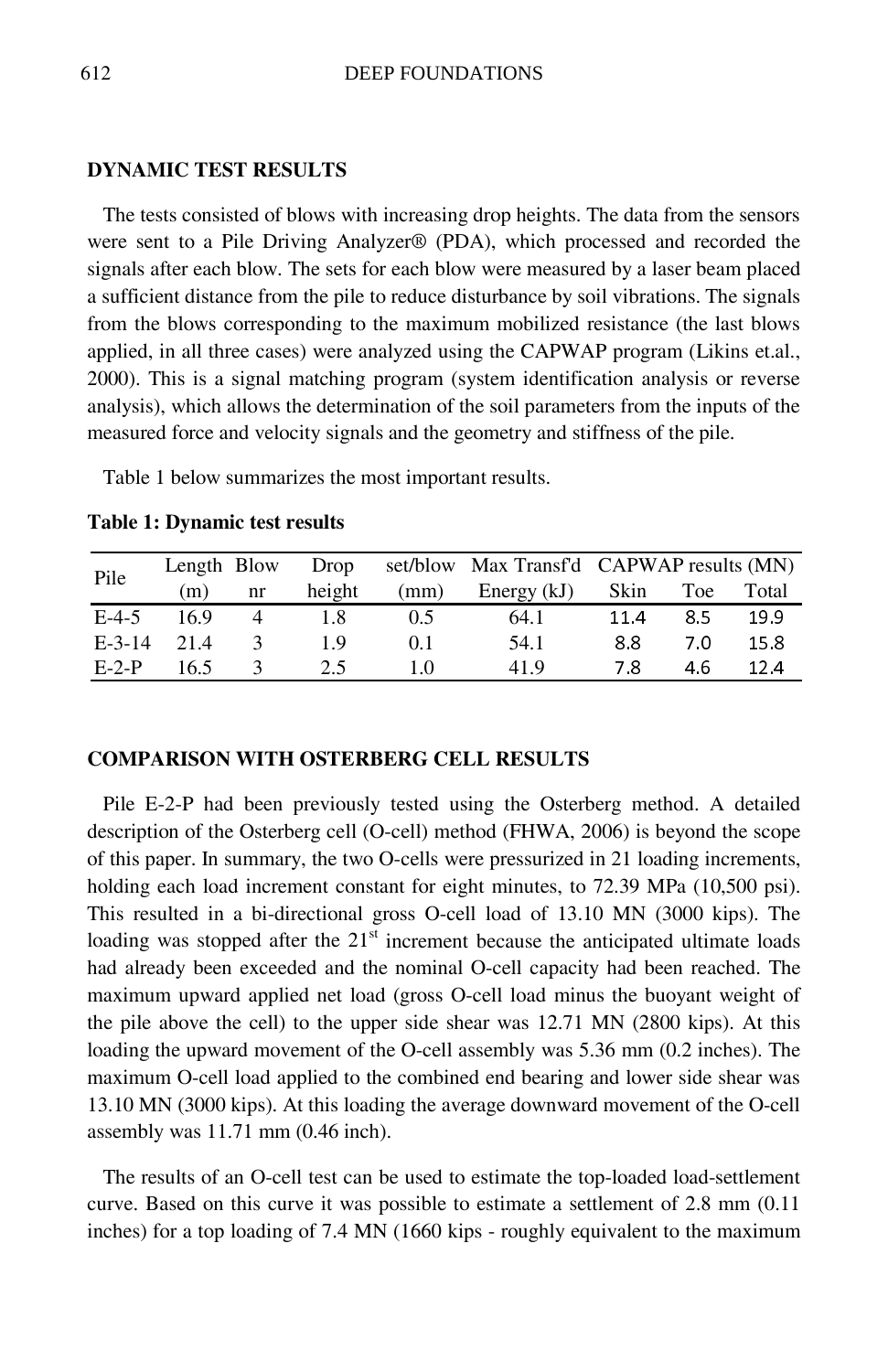service load of the piles). CAPWAP estimated about 3 mm (0.12 inches) for the same load (a difference of less than 7%).

 For a top loading of 14.7 MN (3300 kips) the adjusted O-cell test data indicates a settlement of 6.4 mm (0.25 inches). The dynamic test of pile E-2-P did not reach this mobilized load. For the maximum mobilized capacity of about 12.4 MN (2800 kips) CAPWAP is indicating a settlement of 7.3 mm (0.29 inches), whereas the O-cell estimate is slightly more than 5 mm (0.2 inches) for this load. However, for pile E-3- 14 the CAPWAP predicted settlements for 12.4 MN (2800 kips) and 14.7 MN (3300 kips) loads were respectively 4.7 mm (0.18 inches) and 6.0 mm (0.24 inches), therefore less than the O-cell predictions. The CAPWAP predicted settlements for pile E-4-5 were even smaller.

#### **CONCLUSIONS**

 Three drilled shafts, 1.3 m (51 inches) in diameter and with lengths ranging from 16.5 m to 21.4 m (54.1 to 70.2 feet), including a 3.5 m (11.5 feet) rock socket, were dynamically tested. The driving system consisted of a 265 kN (59.5 kips) ram free falling from heights varying from  $0.45$  m  $(1.5$  feet) to  $2.5$  m  $(8.2$  feet). The driving system was designed using wave equation analyses so as to guarantee full soil resistance mobilization with safe stresses.

 Total capacities between 12.4 MN (2800 kips) and 19.9 MN (4500 kips) were mobilized, with small permanent sets  $(0.1 \text{ mm to } 1 \text{ mm } -0.004 \text{ inches to } 0.04$ inches), indicating that the actual ultimate resistances are still higher. The maximum mobilized capacities were satisfactory when compared to the required ultimate capacities.

 One of the piles had previously been subjected to an Osterberg cell load test. The top-loaded load-settlement curve obtained from the Osterberg cell test data indicated a higher maximum mobilized load, and a stiffer pile-soil behavior at higher loads, when compared to the CAPWAP simulated load-settlement curve for this pile. However, for the two piles not tested with the O-cell the results of the top-loaded load-settlement curve derived from the Osterberg cell test data are showing a less stiff pile-soil behavior than the corresponding CAPWAP simulated load-settlement curves. The discrepancy in the results can therefore be attributed in part to the fact that the construction of the load-settlement curve from the Osterberg cell data does not take into consideration the reduction in pile stiffness caused by the cell itself, but instead assumes a uniform pile. It should be noted that the cell had not been grouted for the dynamic load test.